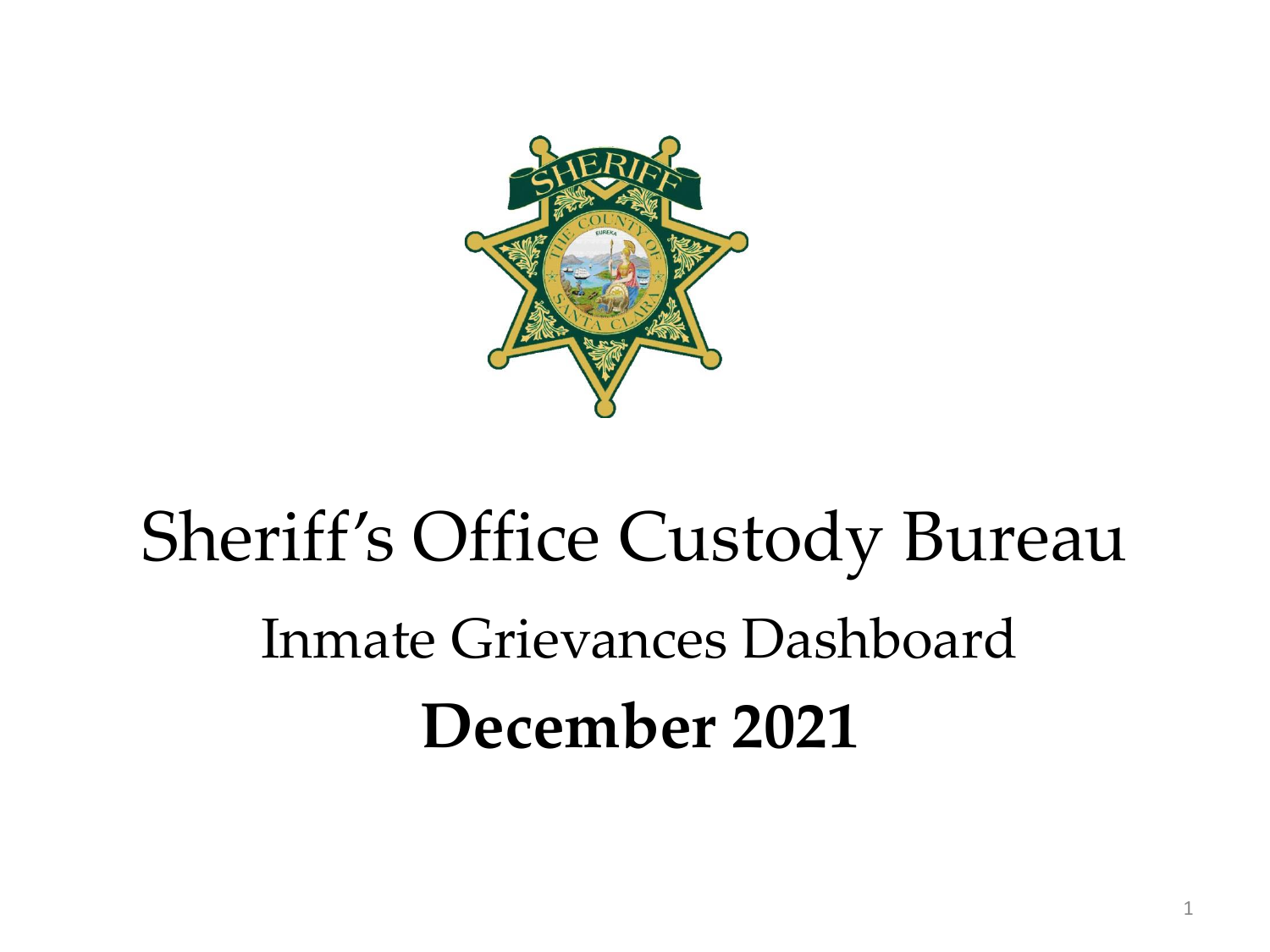- Executive Summary
	- The Grievance Unit Monthly Dashboard will include the following data:
		- Historical Grievance Volume
			- January 2021 through December 2021
		- Top Five Most Frequent Grievance Categories
			- December 2020 vs. December 2021
		- Average Monthly Grievances per Capita Main Jail
			- January 2021 through December 2021
		- Average Monthly Grievances per Capita Elmwood Men
			- January 2021 through December 2021
		- Average Monthly Grievances per Capita Elmwood Women
			- January 2021 through December 2021
		- Grievance Totals by Category and by Facility
			- December 2021
		- Category Frequency Rank
			- December 2021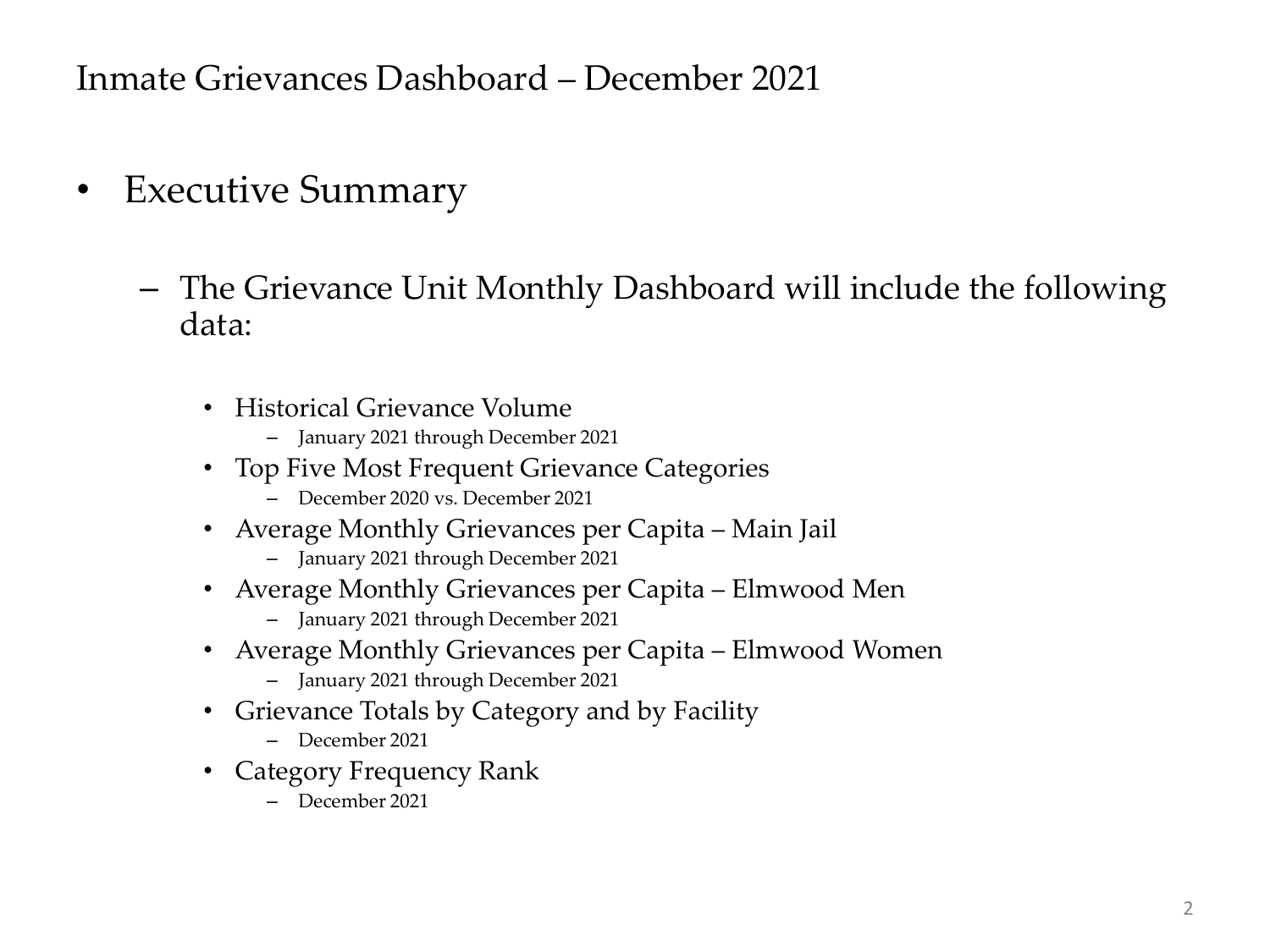Historical ACeS Grievance Volume Jan 2021 through Dec 2021



The data above compares the volume of monthly grievances for the last 12 months. For comparison, the data is separated by each of our three jail facilities: Main Jail North, Elmwood Men's Facility and Elmwood Women's Facility (CCW), and also by "Other - Out of Facility" areas. This refers to areas such as the Courts or Alternative Supervision programs.

For the month of December, the Sheriff's Office experienced a 30% decrease in grievance submissions or 298 less grievances than the previous month. Individually, the Main Jail facility increased by 19.1%, Elmwood Men's facility by 30.6%, and Elmwood Women's facility by 37.8%.

Deployment of inmate tablets began on May 28, 2021, starting with two housing units on the 8<sup>th</sup> Floor of the Main Jail. The average monthly grievance rate for the first six months of 2021 was 379.5 grievance submissions from January to June. Once tablets were fully deployed, the average monthly submission rate more than doubled with 792.3 grievance submissions from July to December. Approximately 80% of all grievance submissions for the back half of Calendar Year 2021 were submitted electronically via inmate tablets.

NOTE: "Inmate Requests" and "Positive Comments" have been subtracted from the overall monthly grievance totals for the last 12 months as they are not considered grievances.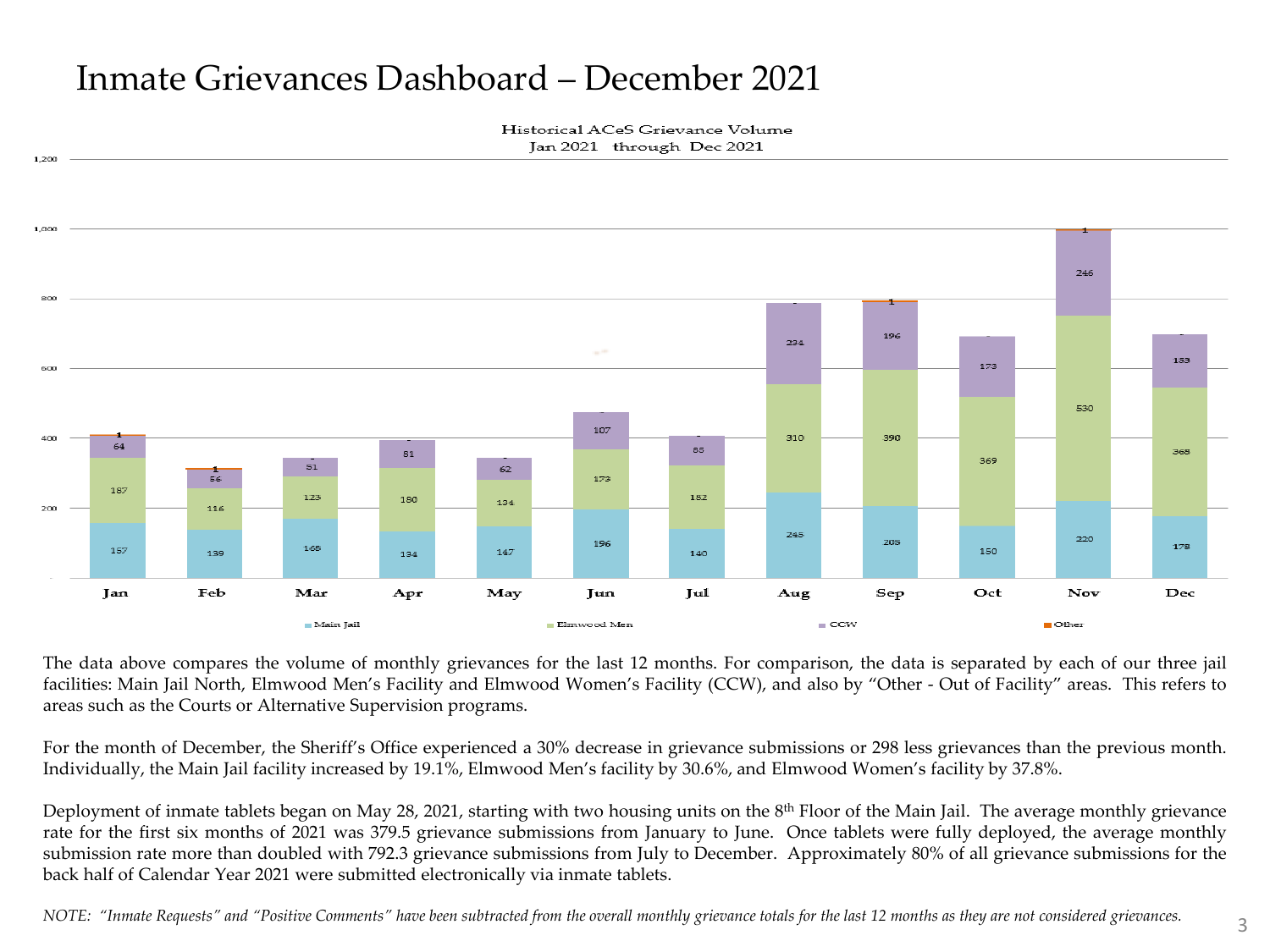Top Five Most Frequent Grievance Categories Dec 2020 vs. Dec 2021



The data above compares the current month's Top Five Most Frequent Grievance Categories against the same month from a year ago.

The two Most Frequently Grieved Categories for the month of December were "Commissary" at #1, and "Medical Services" at #2.

Although the "Commissary" category experienced a significant 51.1% decrease, or 135 fewer grievances last month, it was still the #1 Most Frequently Grieved Category for December. Due to the nationwide supply chain shortages, regular and/or popular commissary items for inmates have been temporarily out of stock with no estimated restocking timeline. It has been common practice for our vendor to substitute similar products from suppliers, but inmates are displeased with the temporary measures put in place. The Sheriff's Office is constantly collaborating with our vendor to add new products, packages, and incentive packs for the inmates during these trying times.

Compared to the previous month, the number of COVID-19 positive cases (C19+) for inmates reduced from 159 C19+ cases on November 16, 2021, to 1 C19+ case recorded on December 25, 2021. The lowered C19+ cases in the month of December attributed to a 16% decrease or 22 fewer grievances when compared to November. Lesser C19+ cases resulted in fewer medical interventions, quarantine protocols, and self isolations as required by Custody Health to help reduce the spread of infections.

The "Staff Conduct and Behavior" category witnessed a 20% decrease or 20 fewer grievances than the previous month, but remained the #3 Most Frequently Grieved Category for December. An audit was performed for all grievances in this category and revealed that they were all different in nature against various badge and civilian staff working in the facilities. Out of the 80 total grievances in this category, 34% of the grievances were unfounded allegations after thorough investigations were performed by the facilities' administration, 10% of the grievances were resolved where the supervisors reached a resolution with the grievant, 10% of the grievances were investigated and corrective action was administered by supervisors, 1% of the grievances were forwarded to Internal Affairs for further review and action and the remaining 45% of the grievances were still pending investigations.

NOTE: The two categories, "Inmate Requests" and "Positive Comments," have been omitted because they are not considered inmate grievances.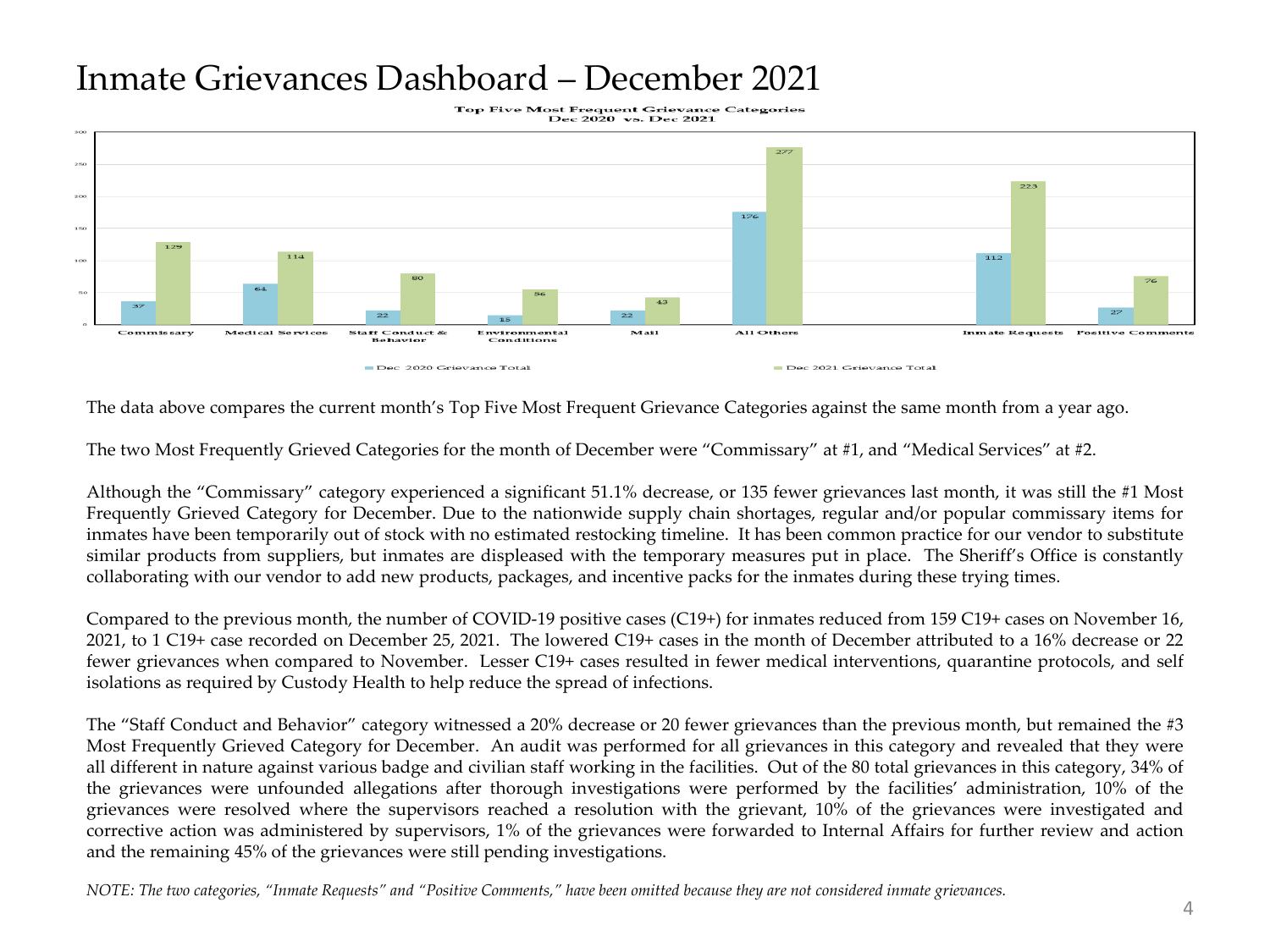### Main Jail Total Grievances vs. Average Daily Population January '21 - December '21

Total Monthly Grievances Population by facility -Aonthly % /Grievances



The data above compares the total inmate grievances submitted by month for the last 12 months at the Main Jail Facility.

In December 2021, there were 178 grievances submitted by Main Jail inmates with an average daily population of 620 inmates. This would equate to 0.29 grievances submitted per inmate in the month of December. In actuality, only 127 inmates from Main Jail submitted grievances in the month of December.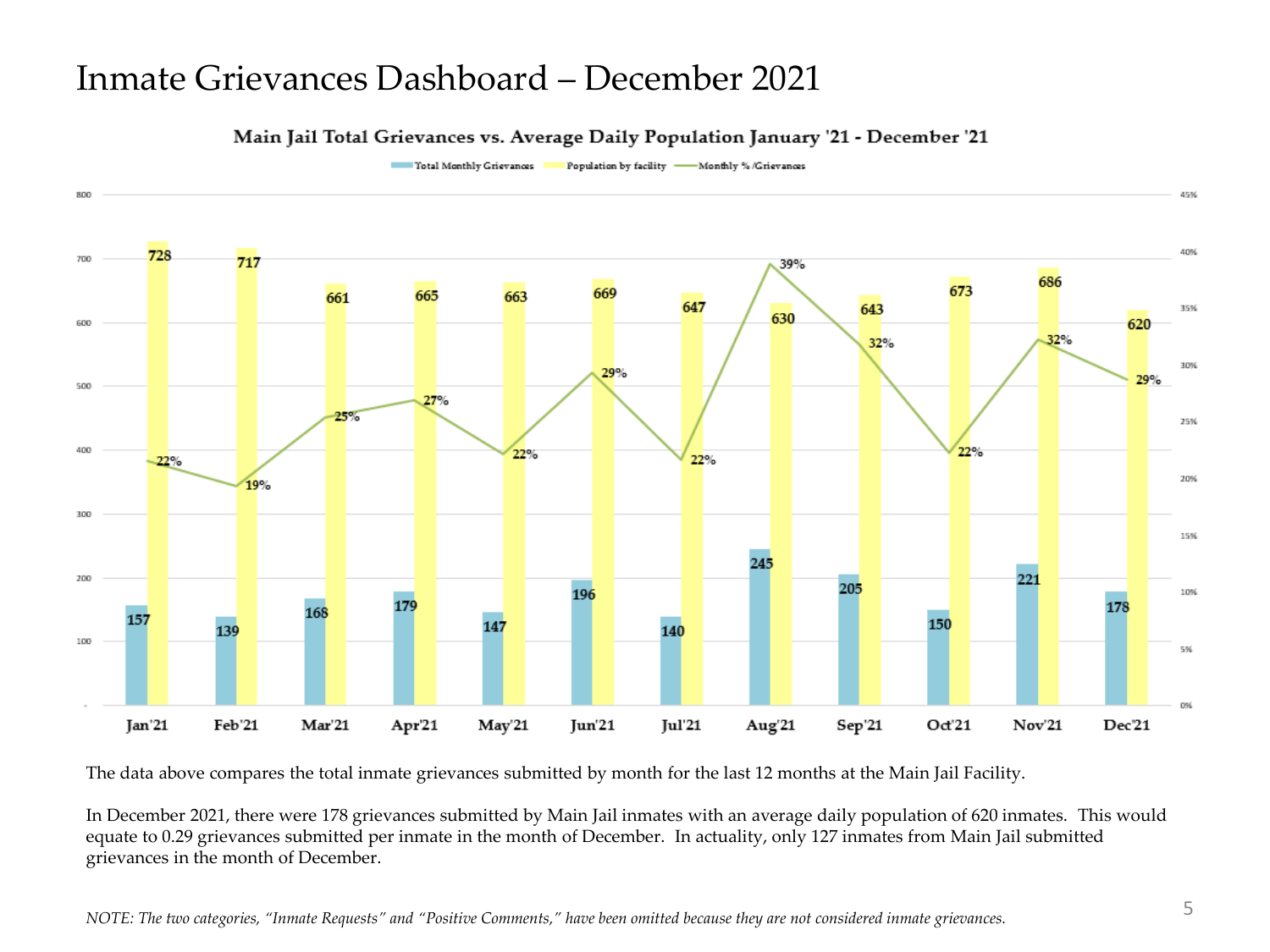## Elmwood Men Total Grievances vs. Average Daily Population January '21 - December '21

Total Monthly Grievances

Population by facility - - Monthly % /Grievances



The data above compares the total inmate grievances submitted by month for the last 12 months at the Elmwood Men Facility.

In December 2021, there were 368 grievances submitted by the Elmwood Men inmates with an average daily population of 1,550 inmates. This would equate to 0.24 grievances submitted per inmate in the month of December. In actuality, only 255 inmates from Elmwood Men's submitted grievances for the month of December.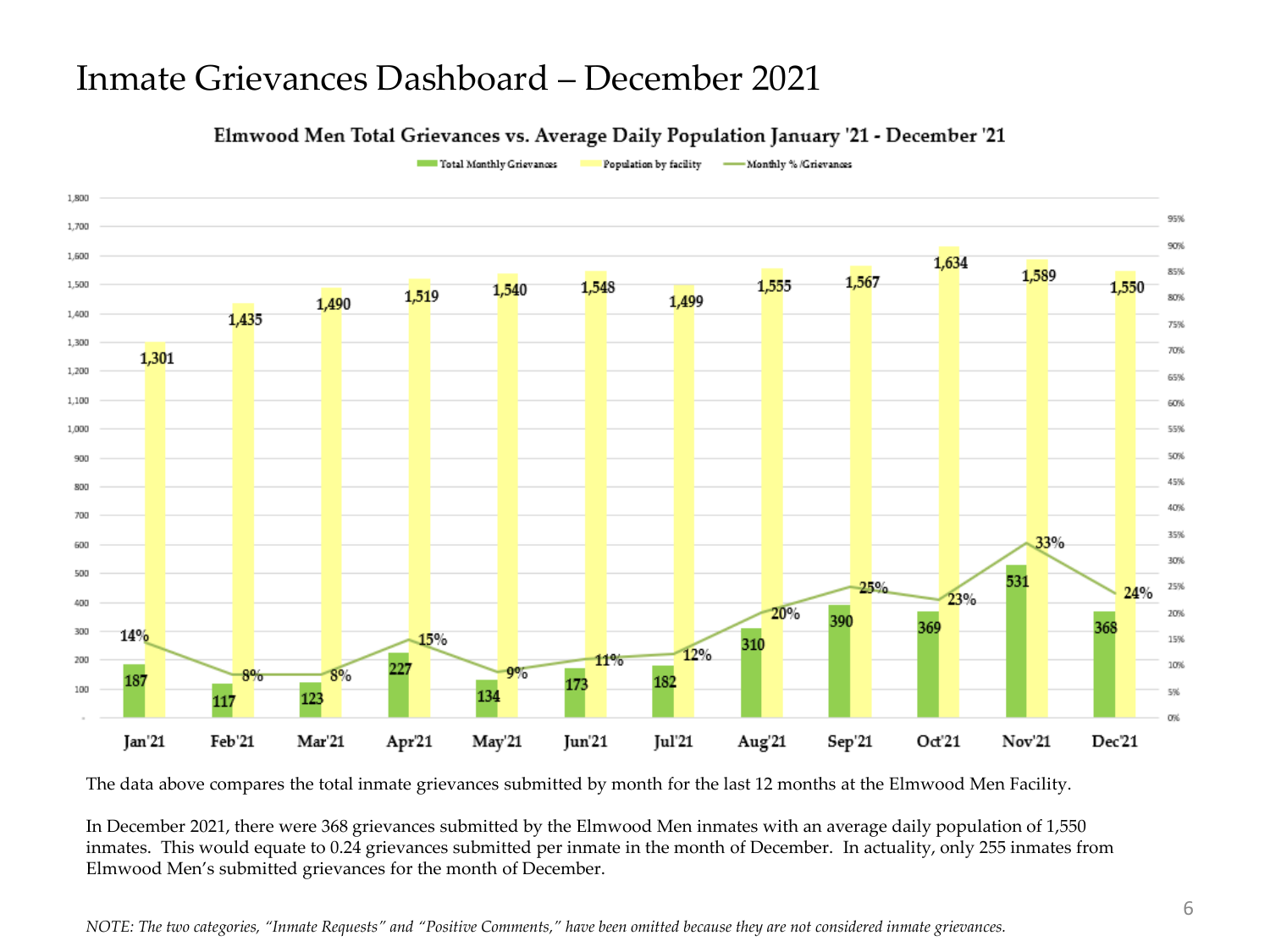#### Elmwood Women Facility Total Grievances vs. Average Daily Population January '21 - December '21

Total Monthly Grievances

Population by facility - Monthly % /Grievances



The data above compares the total inmate grievances submitted by month for the last 12 months at the Elmwood Women Facility.

In December 2021, there were 153 grievances submitted by the Elmwood Women inmates with an average daily population of 160 inmates. This would equate to 0.96 grievances submitted per inmate in the month of December. In actuality, only 66 inmates from Elmwood Women's submitted grievances for the month of December.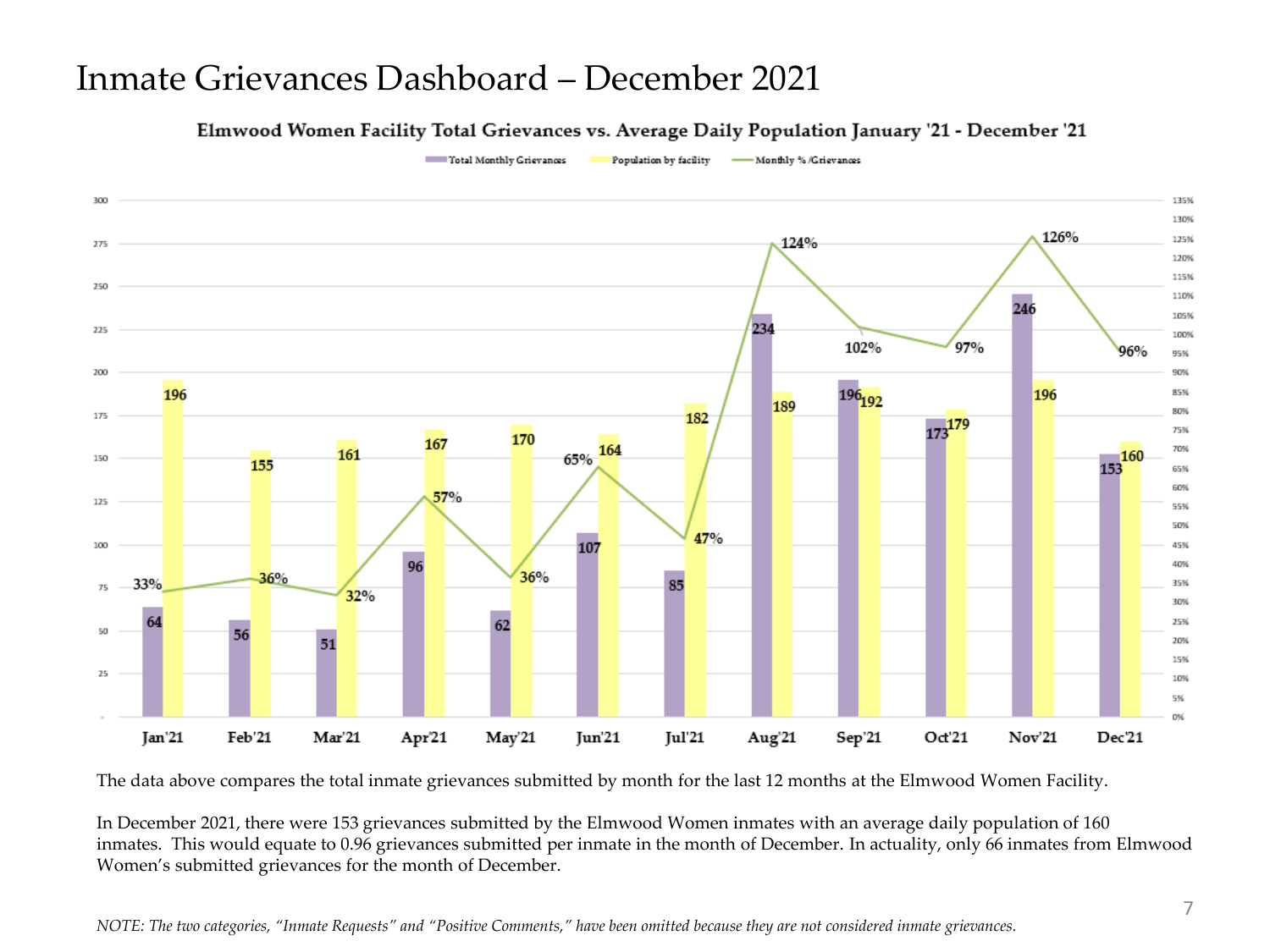## Grievance Totals by Category and Facility

Dec 2021 Grievances 699 + 223 Inmate Requests + 76 Positive Comments



The above data shows all the inmate grievances submitted for the month of December 2021 by grievance category. The chart also depicts the number of inmate grievances by location; Main Jail North, Elmwood Men's, Elmwood Women's (CCW), and out-of-facility locations (such as Courts).

The Top 5 Most Frequent Grievance Categories accounted for 60% of all submitted grievances for December 2021. All other categories sum up the remaining balance or 40% of all grievances for the month of December. The "Religious Services" category did not receive any grievances last month.

*NOTE: The two categories, "Inmate Requests" and "Positive Comments," have been added to this report, but they are not considered true grievances.* 8